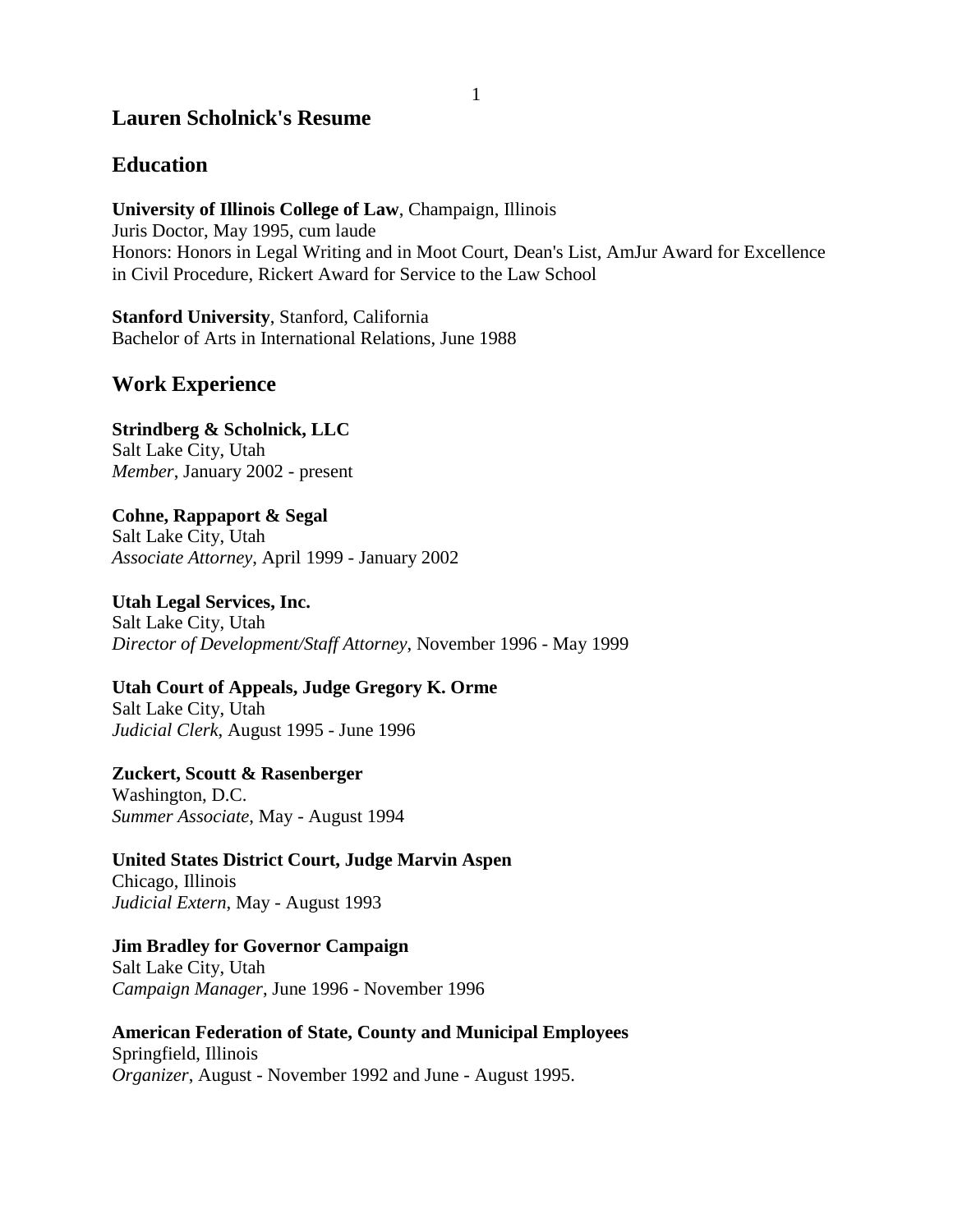#### *Legislative Director*, February 1991 - August 1992

**Illinois State Senate** Springfield and Chicago, Illinois *Legislative Analyst*, November 1988 - February 1991

#### **David Orr for Cook County Clerk Campaign**

Chicago, Illinois *Campaign Manager*, August - November 1990

### **Presentations**

Implicit Bias – Utah Employment Lawyers Association ("UELA") (July 2015); Employment Law Primer – New Lawyer Training Program (October 2014); Implicit Bias: Employment Discrimination's New Wave – Utah Association for Justice ("UAJ") (October 2014); Employer Wellness Programs – ABA EEO Section Meeting (March 2014); Mediating Employment Law Cases – ABA Center for Professional Development (March 2013); The Tables Are Turned: When Human Resource Professionals and In-House Lawyers Bring Claims Against Their Employer – ABA EEO Section Meeting (April 2013); Settlement, Severance, Non-Compete & Non-Solicitation Agreements –UELA (March 2012); "Excellence in ADR" Panel (March 2011); Voir Dire: A Demonstration – UAJ Annual Convention (September 2010); Attorney Conducted Voir Dire – UELA (February 2010); Dealing with the Press – UELA (April 2009); Voir Dire Panel – Tri-State Federal Bar Convention (October 2009); Giving Back – New Lawyer Ethics (June 2008); Harassment Training for Various Employers including Park City, Utah Legal Services and Peterbuilt (2007 - present); View from the Employee's Side: What Makes a Good Plaintiff's Lawsuit – New Lawyer's CLE (August 20007); Successful Approaches To Recovering Punitive Damages – National Employment Lawyers Assoc. ("NELA") Annual Convention (June 2007); Focus Groups and Mock Trials – NELA Annual Convention (June 2006); You Too Can Do a Mock Trial – Employment Law Section (April 2006); Creative Pro Bono Panel, Women Lawyers of Utah Annual Retreat (October 2005); HR Rx: The (Juris) Doctor is in – National Association of Bar Executives (February 2005); Writing for UALD Investigators (Spring 2005); Prince Yeates v. Young Panel Discussion – Employment Law Section Annual Meeting (January 2004); Employee Claims in Utah (May 2004); Non-Competes: The Wild West of Employment Law – Employment Law Section (October 2004); Employment Case Law Update – Employment Law Section Annual Meeting (May 2003).

 $\mathfrak{D}$ 

### **Articles**

Lawyers who Lunch column, with Edward Havas, Utah Trial Journal, starting Winter 2015.

The Impact of Leaving Idaho's Government Employees Unprotected, with Erika Birch, The Advocate, May 2014

Giving Back: The Rewards of Pro Bono, with Edward Prignano, Utah Bar Journal, May/June 2013, Vol. 26 No.3.